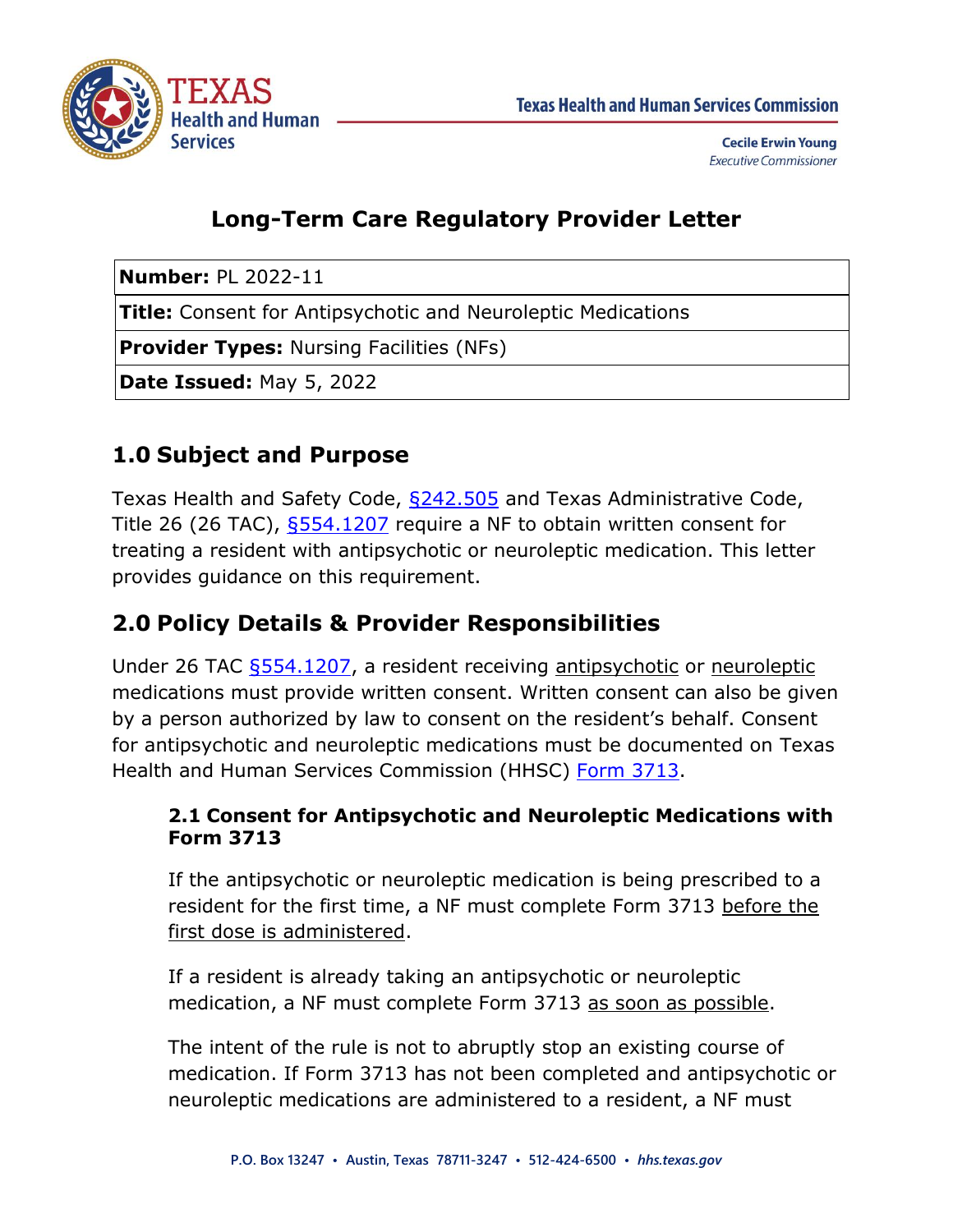document any actions taken to obtain written consent and the communication with all parties involved. This documentation should discuss whether the medication should continue and could include notes from healthcare professionals at the NF, healthcare professionals outside the NF, the resident, and the person authorized to consent for the resident if applicable. Healthcare professionals may include the resident's attending physician, a physician in the community or hospital setting, a registered nurse, a licensed vocational nurse, an advanced practice registered nurse, a physician assistant, a clinical pharmacist, or a psychiatrist.

### **2.2 Completing Form 3713**

The prescriber of the medication, the prescriber's designee, or the NF's medical director must complete Section I of Form 3713. HHSC cannot specify who can be the designee for the prescriber. Prescribers should consult their own board, such as the Texas Medical Board, to determine who can act as their designee. A prescriber can delegate the completion of Form 3713, Section I, if the prescriber's license permits it.

The resident or the resident's legally authorized representative must sign Section II of Form 3713. The rule requires consent in writing by the resident or by a person authorized by law to consent on behalf of the resident. Verbal consent does not meet the rule requirements. NF staff cannot sign on behalf of the resident.

The original Form 3713 or a copy of the completed form must be kept in the resident's clinical record to meet the consent requirement. Copies could be mailed, faxed or securely emailed if all parties are unable to sign the form in one sitting. Any copy or original consent form must be accurately completed and contain all required information and applicable signatures.

### **2.3 Consent for Other Psychoactive Medications**

The resident's written consent is not required for psychoactive medications that are not considered antipsychotic or neuroleptic medications. The rule still requires documented consent for all other psychoactive medications, but it does not have to be written consent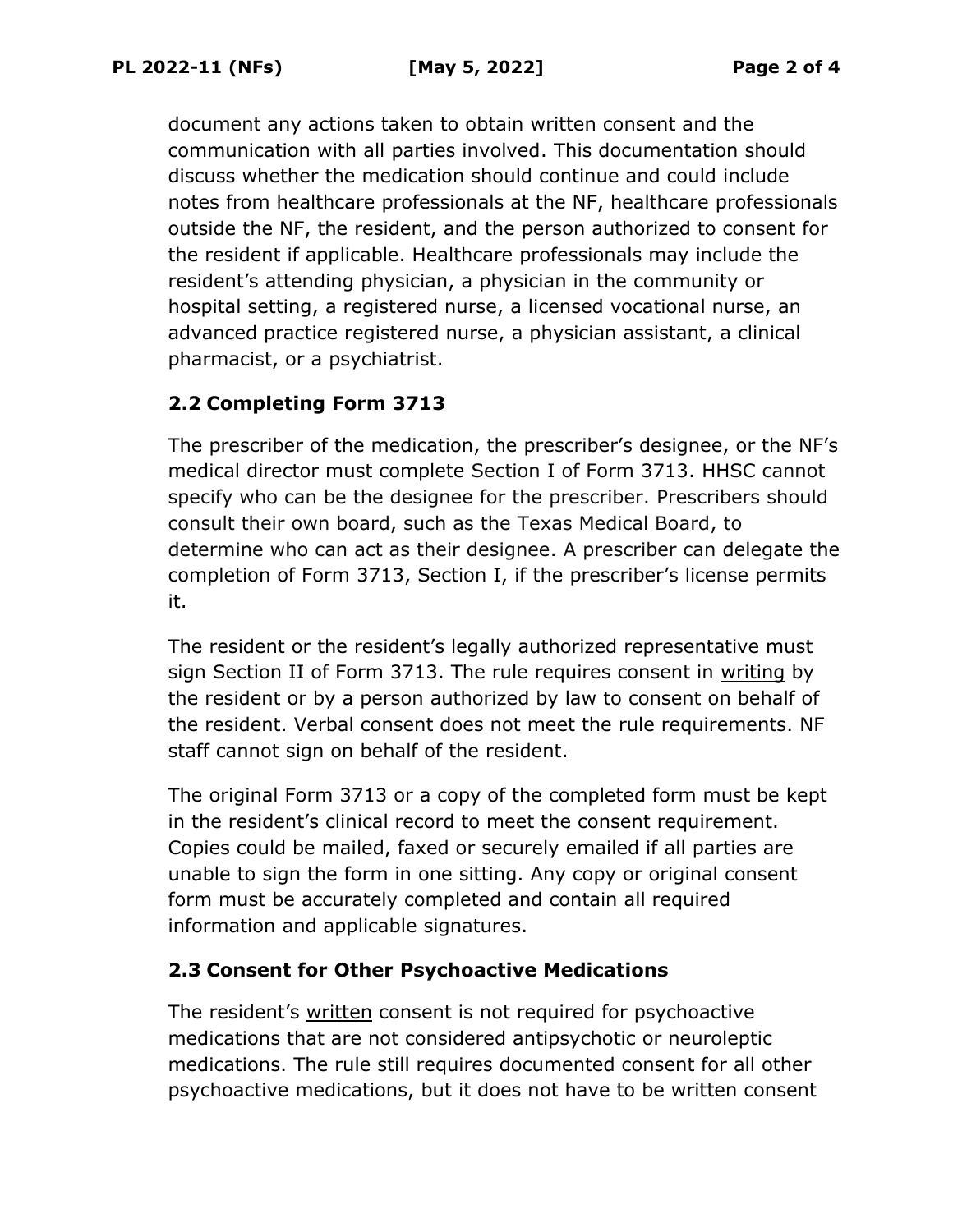on Form 3713. The person prescribing the medication, the prescriber's designee, or the NF's medical director must provide the resident, and if applicable, the person authorized to consent on behalf of the resident, the following information:

- The condition being treated;
- The beneficial effects on that condition expected from the medication;
- The potential side effects of the medication;
- The associated risks of the medication; and
- The proposed course of medication.

A NF may document consent for psychoactive medications that are not considered antipsychotic or neuroleptic medications in the resident's clinical record using a form prescribed by the NF, or by a statement from the prescriber of the medication or that person's designee. The record must show how consent was obtained from the appropriate person.

# **3.0 Background/History**

On January 2, 2022, an amended rule became effective that contains requirements related to consent for the prescription of antipsychotic or neuroleptic medication to residents of nursing facilities. The new rule implements [House Bill \(HB\) 2050](https://capitol.texas.gov/tlodocs/86R/billtext/pdf/HB02050F.pdf#navpanes=0) of the 86th Legislature, Regular Session, 2019.

The statute requiring nursing facilities to obtain written consent for antipsychotic and neuroleptic medication has been in effect since September 2019.

Form 3713 was updated on May 5, 2022 to remove the requirement for the signature of a delegating physician and clarify who can complete the form.

### **4.0 Resources**

- 26 TAC [§554.1207](https://texreg.sos.state.tx.us/public/readtac$ext.TacPage?sl=R&app=9&p_dir=&p_rloc=&p_tloc=&p_ploc=&pg=1&p_tac=&ti=26&pt=1&ch=554&rl=1207) Prescription of Psychoactive Medication
- [PL 21-43](https://www.hhs.texas.gov/sites/default/files/documents/PL2021-43.pdf) Updates to Nursing Facility Rules
- [Texas Health and Safety Code, §242.505,](https://statutes.capitol.texas.gov/Docs/HS/htm/HS.242.htm) Prescription of Psychoactive **Medication**